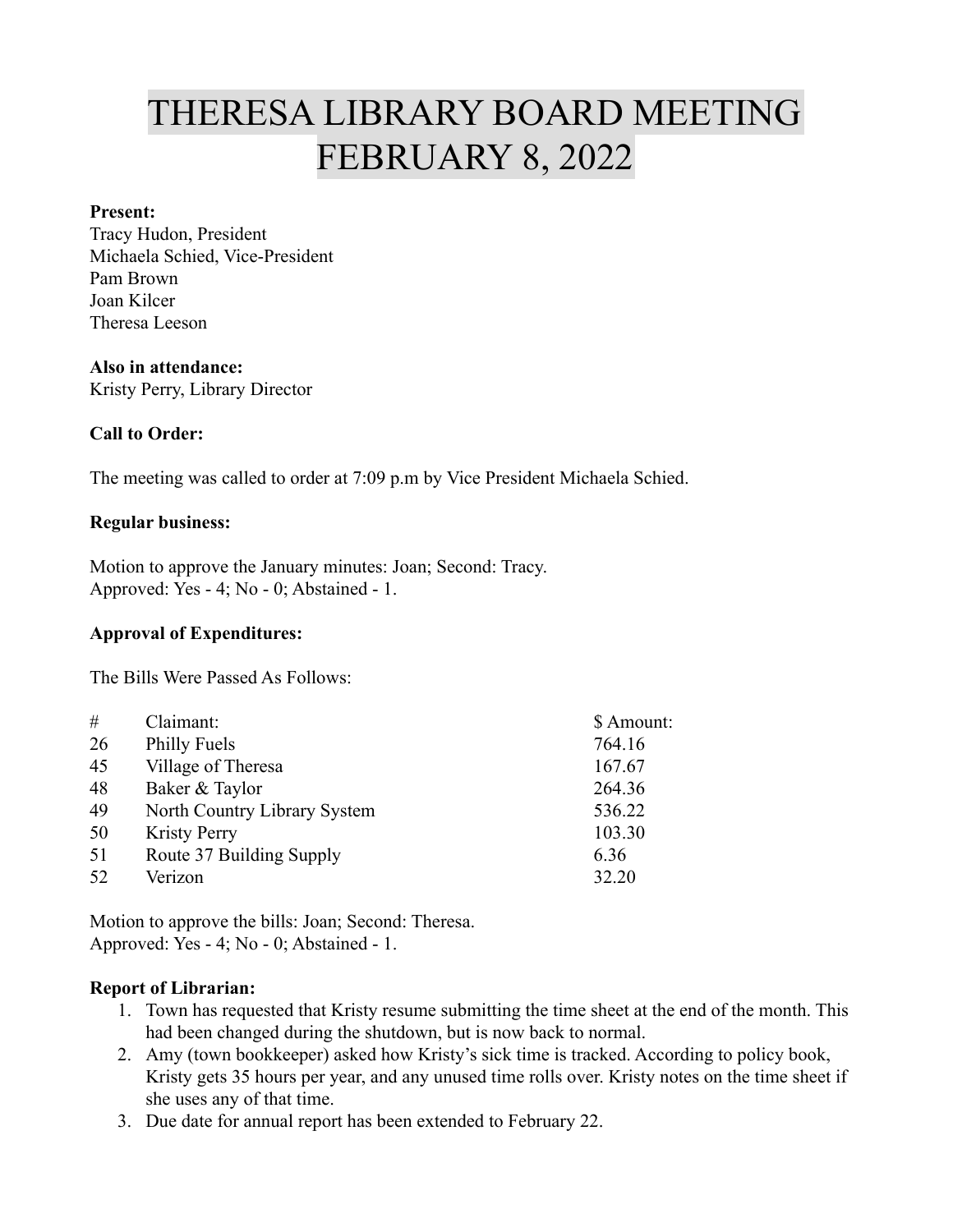Motion to accept the 2022 Annual Report subject to review at March meeting: Joan; Second: Tracy.

Approved: Yes - 4; No - 0; Abstained - 1.

- 4. Paulette Roes sent out a whistleblower policy from NCLS. Kristy has not filled in the Theresa information yet, but will before next meeting.
- 5. Kristy received a letter from Theresa Primary School regarding a literary walk event on Friday, April 1 from 6-7. Kristy will coordinate with the TPS PTO to provide a library table for that event, and ask Emery to sub that evening.
- 6. NCLS is providing the SmashBalloon app to libraries this allows you to push simultaneous updates to social media without having to log in to everything separately.
- 7. Kristy completed workflows training at NCLS, so she can now train subs.
- 8. Furnace has not been fixed yet.

## **Correspondence**

Letter from Theresa Primary School

## **Old Business:**

- 1. Museum policy Tabled
- 2. Display space policy Tabled
- 3. Bid update have we heard anything? Nothing since we changed the date. Should we contact to check status?

## **New Business:**

- 1. Report from board member
	- a. Joan Kilcer reported on takeaways from the NCLS webinars regarding Board policies and procedures
	- b. Anything that circulates at the Board meeting needs to be posted online (including bills). If we look at the bills before the meeting, then we only have to have the vendor name and amounts available at the actual meeting.
	- c. Any board member who has more than 3 unapproved absences should be removed from their position.
	- d. Things to have in the policy book book selection policy (we have); director's job description (we have); how director is evaluated (we don't have). Need to have a form for board members to complete. Mickey can work on that.
	- e. State Education Law determines who can be a board member.
	- f. If petty cash is used, the purpose and amounts need to be recorded and approved by the board.
	- g. Ask NCLS to attend next time to address board membership.
- 2. Policy book review look at section 1 and 2 for next time.

## **Adjournment:**